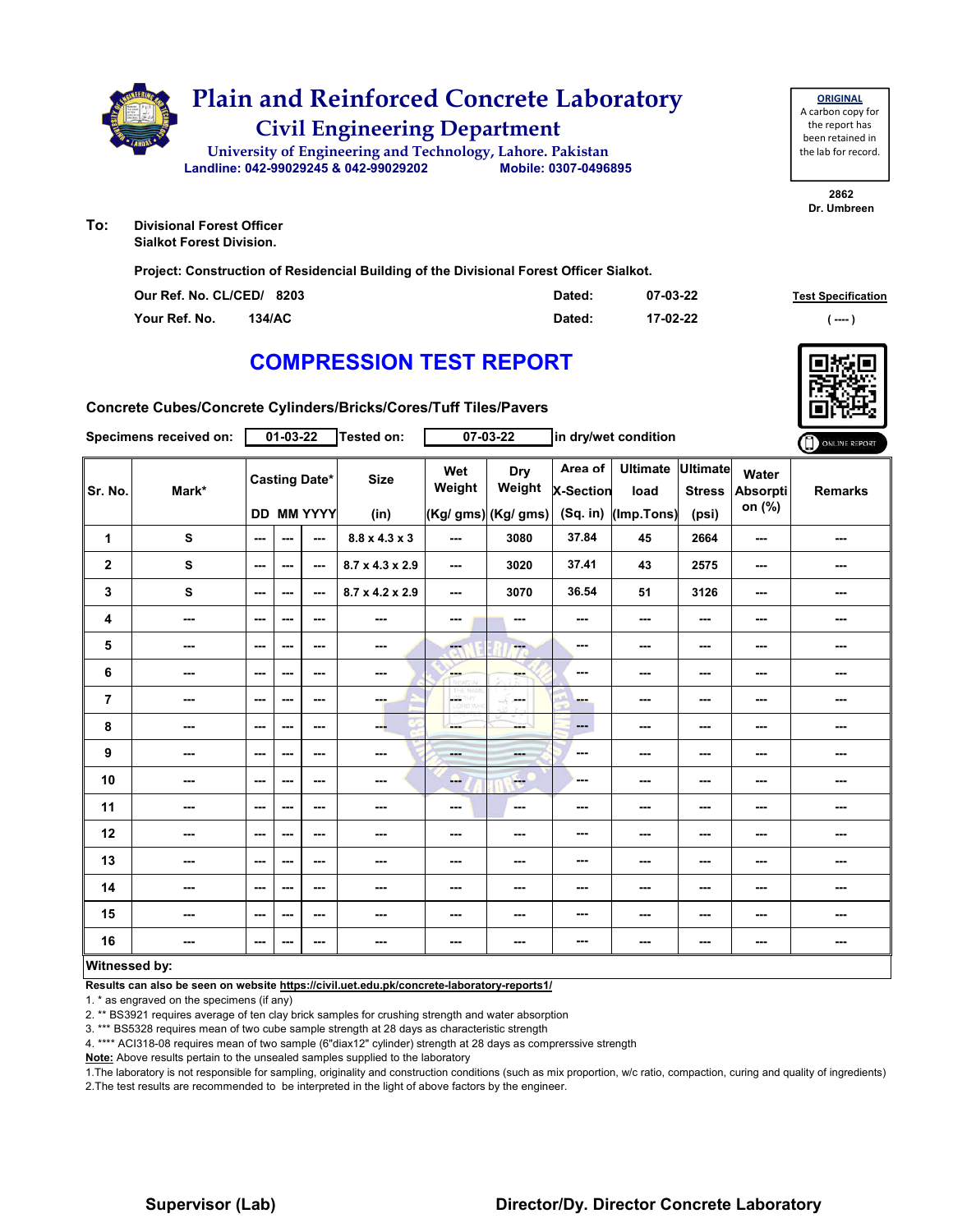

**Project: Allied Bank Building Rangpura Sialkot.**

| Our Ref. No. CL/CED/ 8204 | Dated: | 07-03-22   | <b>Test Specificati</b> |
|---------------------------|--------|------------|-------------------------|
| Your Ref. No.<br>Nil      | Dated: | 25/02/2022 | (ASTM C39)              |

# **COMPRESSION TEST REPORT**

**Concrete Cubes/Concrete Cylinders/Bricks/Cores/Tuff Tiles/Pavers**

|                      | Specimens received on: |     | 28/2/2022               |                                        | Tested on:          |                          | $07 - 03 - 22$                        |                                           | in dry/wet condition                  |                                           |                                    | ONLINE REPORT       |
|----------------------|------------------------|-----|-------------------------|----------------------------------------|---------------------|--------------------------|---------------------------------------|-------------------------------------------|---------------------------------------|-------------------------------------------|------------------------------------|---------------------|
| Sr. No.              | Mark*                  | DD. |                         | <b>Casting Date*</b><br><b>MM YYYY</b> | <b>Size</b><br>(in) | Wet<br>Weight            | Dry<br>Weight<br>$(Kg/gms)$ (Kg/ gms) | Area of<br><b>X-Section</b><br>$(Sq.$ in) | <b>Ultimate</b><br>load<br>(Imp.Tons) | <b>Ultimate</b><br><b>Stress</b><br>(psi) | Water<br><b>Absorpti</b><br>on (%) | <b>Remarks</b>      |
| 1                    | <b>G.F Columns</b>     | 10  | $\mathbf 1$             | 2020                                   | 6Diax12             | ---                      | 13                                    | 28.28                                     | 63                                    | 4990                                      | ---                                | <b>Non Engraved</b> |
| $\mathbf 2$          | <b>G.F Columns</b>     | 10  | 1                       | 2020                                   | 6Diax12             | $\overline{\phantom{a}}$ | 13                                    | 28.28                                     | 49                                    | 3881                                      | ---                                | <b>Non Engraved</b> |
| 3                    | <b>G.F Slab</b>        | 28  | $\mathbf{2}$            | 2020                                   | 6Diax12             | $\overline{\phantom{a}}$ | 13                                    | 28.28                                     | 61                                    | 4832                                      | ---                                | Non Engraved        |
| 4                    | <b>G.F Slab</b>        | 28  | $\mathbf{2}$            | 2020                                   | 6Diax12             | ---                      | 13                                    | 28.28                                     | 61                                    | 4832                                      | ---                                | <b>Non Engraved</b> |
| 5                    | <b>F.F Columns</b>     | 14  | 3                       | 2020                                   | 6Diax12             | ---                      | 13                                    | 28.28                                     | 61                                    | 4832                                      | ---                                | <b>Non Engraved</b> |
| 6                    | <b>F.F Columns</b>     | 14  | 3                       | 2020                                   | 6Diax12             | ---                      | 12.2                                  | 28.28                                     | 63                                    | 4990                                      | ---                                | Non Engraved        |
| $\overline{7}$       | <b>F.F Slab</b>        | 24  | $\overline{\mathbf{4}}$ | 2020                                   | 6Diax12             | Lн.                      | 13                                    | 28.28                                     | 53                                    | 4198                                      | ---                                | <b>Non Engraved</b> |
| 8                    | <b>F.F Slab</b>        | 24  | 4                       | 2020                                   | 6Diax12             | ---                      | 14                                    | 28.28                                     | 49                                    | 3881                                      | ---                                | <b>Non Engraved</b> |
| 9                    | ---                    | --- | $- - -$                 | ---                                    | ---                 | <b>House</b>             | ---                                   | ---                                       | ---                                   | ---                                       | ---                                | ---                 |
| 10                   | ---                    | --- | $--$                    | ---                                    | ---                 | --                       | ---                                   | ---                                       | ---                                   | ---                                       |                                    |                     |
| 11                   | ---                    | --- | $\sim$ $\sim$           | ---                                    |                     | $\sim$ $\sim$            | ---                                   | ---                                       | ---                                   | $\sim$ $\sim$                             | ---                                | ---                 |
| 12                   | ---                    | --- | ---                     | ---                                    | ---                 | ---                      | ---                                   | ---                                       | ---                                   | ---                                       | ---                                | ---                 |
| 13                   | ---                    | --- | ---                     | ---                                    | ---                 | ---                      | ---                                   | ---                                       | ---                                   | ---                                       | ---                                | ---                 |
| 14                   | ---                    | --- | $\sim$ $\sim$           | ---                                    | ---                 | ---                      | ---                                   | ---                                       | ---                                   | $\overline{\phantom{a}}$                  | ---                                |                     |
| 15                   | ---                    | --- | $- - -$                 | ---                                    | ---                 | ---                      | ---                                   | ---                                       | ---                                   | $\sim$                                    | ---                                | ---                 |
| 16                   |                        | --- | ---                     | $--$                                   | ---                 | $\overline{\phantom{a}}$ | ---                                   | ---                                       | ---                                   | $\sim$                                    | ---                                | ---                 |
| <b>Witnessed by:</b> |                        |     |                         |                                        |                     |                          |                                       |                                           |                                       |                                           |                                    |                     |

#### **Witnessed by:**

**Results can also be seen on website https://civil.uet.edu.pk/concrete-laboratory-reports1/**

1. \* as engraved on the specimens (if any)

2. \*\* BS3921 requires average of ten clay brick samples for crushing strength and water absorption

3. \*\*\* BS5328 requires mean of two cube sample strength at 28 days as characteristic strength

4. \*\*\*\* ACI318-08 requires mean of two sample (6"diax12" cylinder) strength at 28 days as comprerssive strength

**Note:** Above results pertain to the unsealed samples supplied to the laboratory

1.The laboratory is not responsible for sampling, originality and construction conditions (such as mix proportion, w/c ratio, compaction, curing and quality of ingredients) 2.The test results are recommended to be interpreted in the light of above factors by the engineer.

**Test Specification**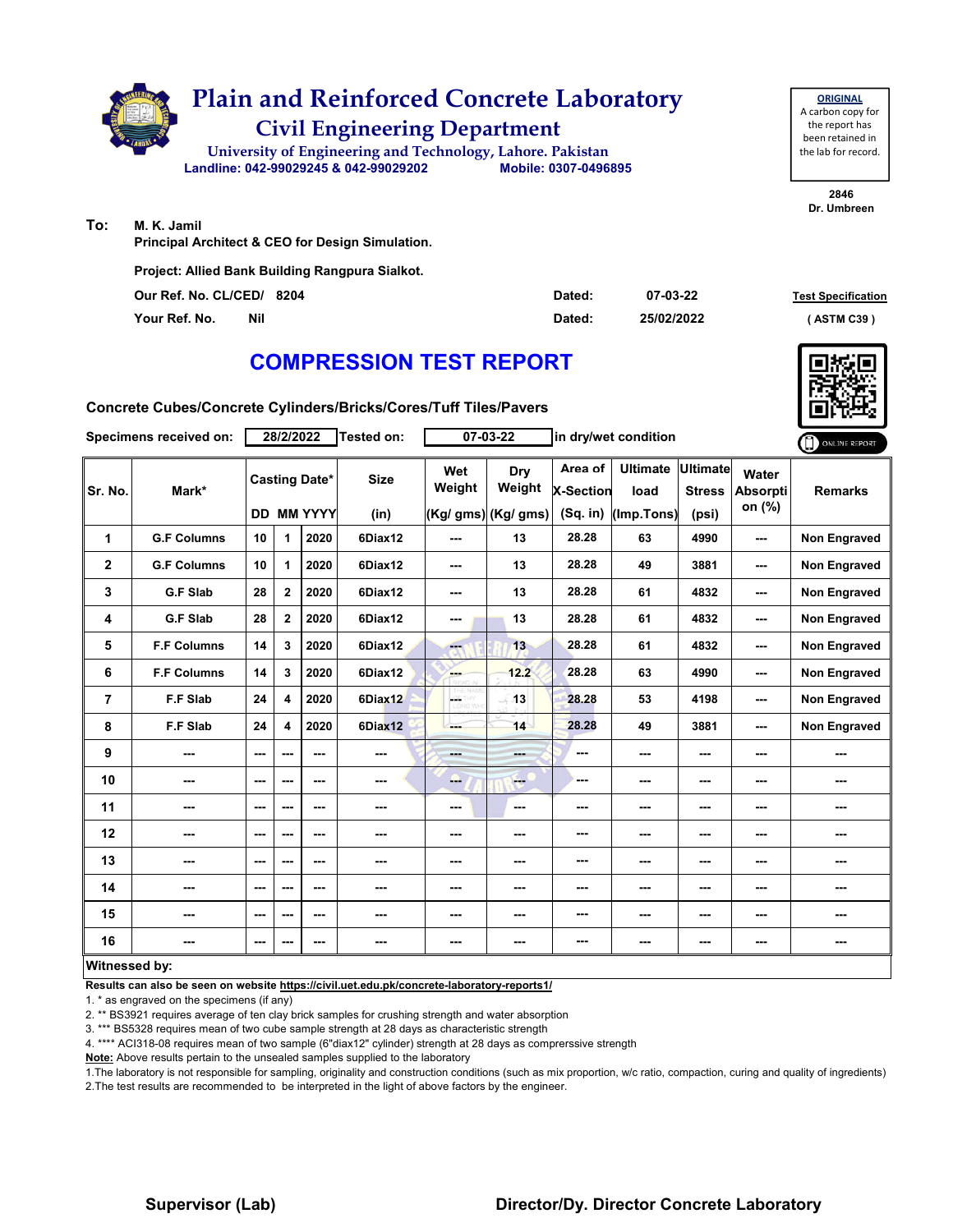

**To: Syed Abdul Jabbar**

**GM Engineering, Cotton Web Ltd.**

**Project: Construction of New Office Building in Cotton Web Ltd.**

| Our Ref. No. CL/CED/ 8205 |            | Dated: | 07-03-22   | <b>Test Specification</b> |
|---------------------------|------------|--------|------------|---------------------------|
| Your Ref. No.             | <b>Nil</b> | Dated: | 24/02/2022 | (ASTM C39)                |

# **COMPRESSION TEST REPORT**

**Concrete Cubes/Concrete Cylinders/Bricks/Cores/Tuff Tiles/Pavers**

|                      | Specimens received on:             |     | 25/2/2022                |                      | Tested on:  |               | $07 - 03 - 22$       | in dry/wet condition |                         |                                  |                                    | ONLINE REPORT       |
|----------------------|------------------------------------|-----|--------------------------|----------------------|-------------|---------------|----------------------|----------------------|-------------------------|----------------------------------|------------------------------------|---------------------|
| Sr. No.              | Mark*                              |     |                          | <b>Casting Date*</b> | <b>Size</b> | Wet<br>Weight | <b>Dry</b><br>Weight | Area of<br>X-Section | <b>Ultimate</b><br>load | <b>Ultimate</b><br><b>Stress</b> | Water<br><b>Absorpti</b><br>on (%) | <b>Remarks</b>      |
|                      |                                    |     |                          | <b>DD MM YYYY</b>    | (in)        |               | (Kg/ gms) (Kg/ gms)  | $(Sq.$ in)           | (Imp.Tons)              | (psi)                            |                                    |                     |
| $\mathbf{1}$         | <b>Raft Concrete Pour</b><br>1&4   | 16  | $\mathbf{2}$             | 2022                 | 6Diax12     | ---           | 13.4                 | 28.28                | 59                      | 4673                             | ---                                | <b>Non Engraved</b> |
| $\mathbf{2}$         | <b>Raft Concrete Pour</b><br>1&4   | 16  | $\overline{2}$           | 2022                 | 6Diax12     | ---           | 13                   | 28.28                | 45                      | 3564                             | ---                                | <b>Non Engraved</b> |
| 3                    | <b>Raft Concrete Pour</b><br>1&4   | 16  | $\mathbf{2}$             | 2022                 | 6Diax12     | ---           | 13                   | 28.28                | 49                      | 3881                             | ---                                | <b>Non Engraved</b> |
| 4                    | <b>Raft Concrete Pour</b><br>2 & 3 | 18  | $\overline{2}$           | 2022                 | 6Diax12     | ---           | 13                   | 28.28                | 67                      | 5307                             | ---                                | <b>Non Engraved</b> |
| 5                    | <b>Raft Concrete Pour</b><br>2 & 3 | 18  | $\overline{2}$           | 2022                 | 6Diax12     | ---           | 13                   | 28.28                | 45                      | 3564                             | ---                                | <b>Non Engraved</b> |
| 6                    | <b>Raft Concrete Pour</b><br>2 & 3 | 18  | $\mathbf{2}$             | 2022                 | 6Diax12     | <b>House</b>  | 13                   | 28.28                | 47                      | 3723                             | ---                                | <b>Non Engraved</b> |
| $\overline{7}$       |                                    | --- | $\overline{\phantom{a}}$ | ---                  | ---         | L.            | ---                  | ---                  | ---                     | ---                              | ---                                |                     |
| 8                    | ---                                | --- | $\sim$ $\sim$            | ---                  | ---         |               | ---                  | $---$                | ---                     | ---                              | ---                                | ---                 |
| 9                    | ---                                | --- | ---                      | ---                  | ---         | ---           | ---                  | ---                  | ---                     | ---                              | ---                                | ---                 |
| 10                   | ---                                | --- | ---                      | ---                  | ---         | ---           | ---                  | ---                  | ---                     | ---                              | ---                                | ---                 |
| 11                   | ---                                | --- | $\overline{\phantom{a}}$ | $--$                 | ---         | ---           | ---                  | ---                  | ---                     | ---                              |                                    | ---                 |
| 12                   | ---                                | --- | ---                      | ---                  | ---         | ---           | ---                  | ---                  | ---                     | ---                              | ---                                | ---                 |
| 13                   | ---                                | --- | ---                      | ---                  | ---         | ---           |                      | ---                  | ---                     | ---                              |                                    |                     |
| 14                   | ---                                | --- | $\sim$ $\sim$            | ---                  | ---         | ---           | ---                  | ---                  | ---                     | ---                              | ---                                | ---                 |
| 15                   | ---                                | --- | ---                      | ---                  | ---         | ---           | ---                  | ---                  | ---                     | ---                              | ---                                | ---                 |
| 16                   |                                    | --- | ---                      | ---                  |             | ---           | ---                  | ---                  | ---                     | ---                              | ---                                | ---                 |
| <b>Witnessed by:</b> |                                    |     |                          |                      |             |               |                      |                      |                         |                                  |                                    |                     |

### **Witnessed by:**

**Results can also be seen on website https://civil.uet.edu.pk/concrete-laboratory-reports1/**

1. \* as engraved on the specimens (if any)

2. \*\* BS3921 requires average of ten clay brick samples for crushing strength and water absorption

3. \*\*\* BS5328 requires mean of two cube sample strength at 28 days as characteristic strength

4. \*\*\*\* ACI318-08 requires mean of two sample (6"diax12" cylinder) strength at 28 days as comprerssive strength

**Note:** Above results pertain to the unsealed samples supplied to the laboratory

1.The laboratory is not responsible for sampling, originality and construction conditions (such as mix proportion, w/c ratio, compaction, curing and quality of ingredients) 2.The test results are recommended to be interpreted in the light of above factors by the engineer.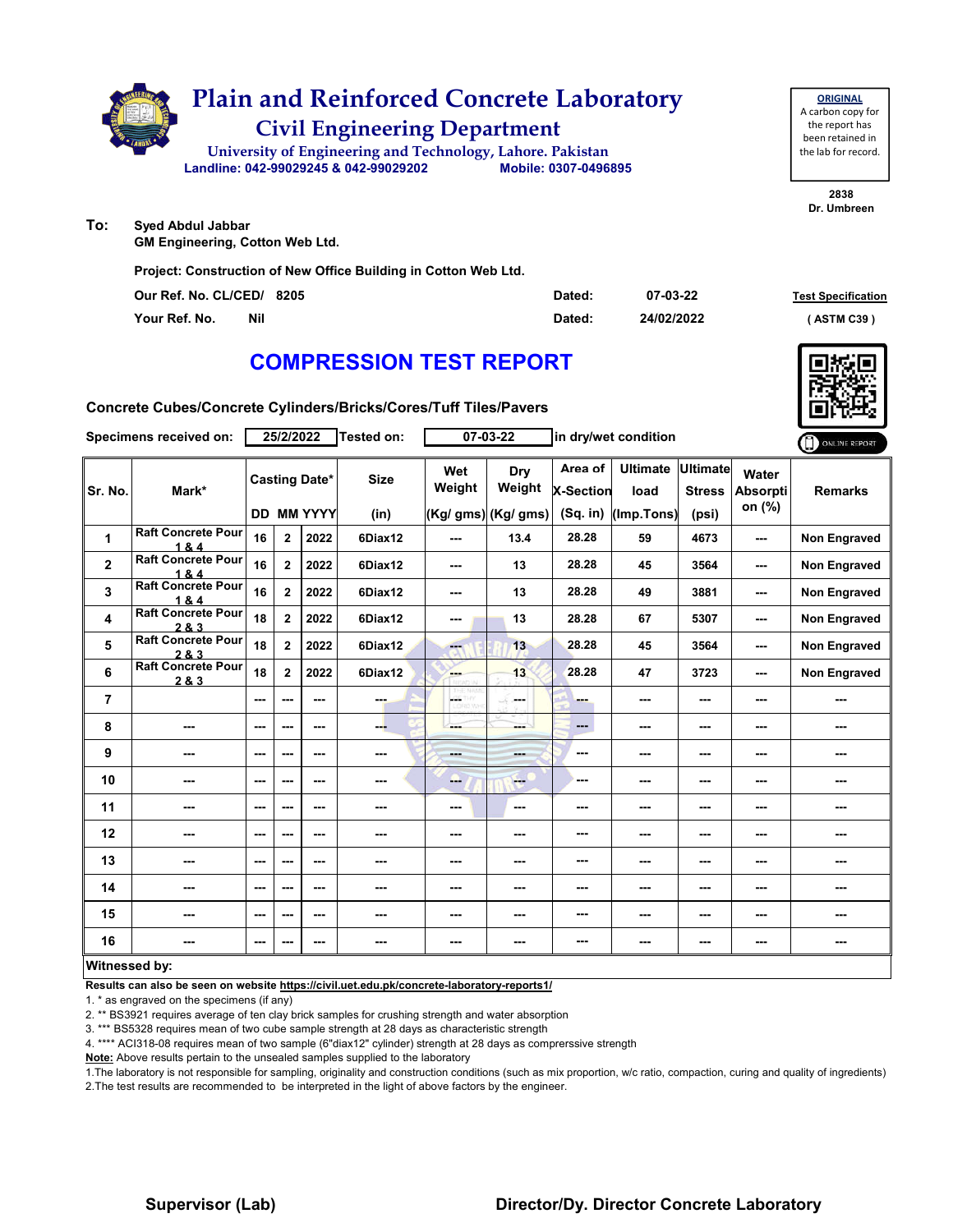

**To: Baig Construction Co. Lahore. Rehmanpura, Lahore.**

| Our Ref. No. CL/CED/ 8206 |     | Dated: | 07-03-22   | <b>Test Specification</b> |
|---------------------------|-----|--------|------------|---------------------------|
| Your Ref. No.             | Nil | Dated: | 24/02/2022 | (ASTM C39)                |

# **COMPRESSION TEST REPORT**

**Concrete Cubes/Concrete Cylinders/Bricks/Cores/Tuff Tiles/Pavers**

|                      | Specimens received on:   |                          | 24-02-22                 |                                        | <b>Tested on:</b>   |                          | $07 - 03 - 22$                       |                                         | in dry/wet condition                  |                                           |                             | ONLINE REPORT       |
|----------------------|--------------------------|--------------------------|--------------------------|----------------------------------------|---------------------|--------------------------|--------------------------------------|-----------------------------------------|---------------------------------------|-------------------------------------------|-----------------------------|---------------------|
| Sr. No.              | Mark*                    | DD                       |                          | <b>Casting Date*</b><br><b>MM YYYY</b> | <b>Size</b><br>(in) | Wet<br>Weight            | Dry<br>Weight<br>(Kg/ gms) (Kg/ gms) | Area of<br><b>X-Section</b><br>(Sq. in) | <b>Ultimate</b><br>load<br>(Imp.Tons) | <b>Ultimate</b><br><b>Stress</b><br>(psi) | Water<br>Absorpti<br>on (%) | <b>Remarks</b>      |
| 1                    | Column (3750 Psi)        | 16                       | $2^{\circ}$              | 2022                                   | 6Diax12             | $\overline{\phantom{a}}$ | 13                                   | 28.28                                   | 29                                    | 2297                                      | ---                         | Non Engraved        |
| $\mathbf{2}$         | <b>Column (3750 Psi)</b> | 16                       | $\overline{2}$           | 2022                                   | 6Diax12             | ---                      | 13                                   | 28.28                                   | 29                                    | 2297                                      | $\overline{\phantom{a}}$    | Non Engraved        |
| 3                    | <b>Column (3750 Psi)</b> | 16                       | $\mathbf{2}$             | 2022                                   | 6Diax12             | $\overline{\phantom{a}}$ | 13                                   | 28.28                                   | 27                                    | 2139                                      | ---                         | <b>Non Engraved</b> |
| 4                    | ---                      | ---                      | $\sim$ $\sim$            | $--$                                   | ---                 | ---                      | ---                                  | ---                                     | ---                                   | $\overline{\phantom{a}}$                  | ---                         | ---                 |
| 5                    | ---                      | ---                      | $\sim$ $\sim$            | ---                                    | ---                 | $-1$                     | ---                                  | ---                                     | ---                                   | $\sim$                                    | ---                         | ---                 |
| 6                    | ---                      | ---                      | $- - -$                  | ---                                    | ---                 | <b>Service</b>           | ---                                  | ---                                     | ---                                   | ---                                       | ---                         | ---                 |
| $\overline{7}$       |                          | ---                      | $- - -$                  | $--$                                   | ---                 | ÷                        | in mar                               | -                                       | ---                                   | ---                                       | ---                         | ---                 |
| 8                    | ---                      | ---                      | $\sim$ $\sim$            | $--$                                   | ---                 |                          | ---                                  | $---$                                   | ---                                   | $\sim$ $\sim$                             | ---                         | ---                 |
| 9                    | ---                      | ---                      | $\overline{\phantom{a}}$ | $--$                                   | ---                 | <b>House</b>             | ---                                  | ---                                     | ---                                   | $\overline{\phantom{a}}$                  | ---                         | ---                 |
| 10                   | ---                      | ---                      | $\overline{\phantom{a}}$ | $--$                                   | ---                 | ---                      | ---                                  | ---                                     | ---                                   | $\overline{\phantom{a}}$                  | ---                         | ---                 |
| 11                   | ---                      | ---                      | $\overline{\phantom{a}}$ | ---                                    |                     | $\cdots$                 | ---                                  | ---                                     | ---                                   | $\cdots$                                  | ---                         | ---                 |
| 12                   | ---                      | $\overline{\phantom{a}}$ | $- - -$                  | ---                                    | ---                 | ---                      | ---                                  | ---                                     | ---                                   | ---                                       | ---                         | ---                 |
| 13                   | ---                      | ---                      | ---                      | ---                                    | ---                 | ---                      | ---                                  | ---                                     | ---                                   | ---                                       | ---                         | ---                 |
| 14                   | ---                      | ---                      | $\sim$ $\sim$            | $--$                                   | ---                 | ---                      | ---                                  | ---                                     | ---                                   | ---                                       | ---                         | ---                 |
| 15                   | ---                      | $\overline{\phantom{a}}$ | $\sim$                   | ---                                    | ---                 | ---                      | ---                                  | ---                                     | ---                                   | $\overline{\phantom{a}}$                  | ---                         | ---                 |
| 16                   |                          | ---                      | ---                      | ---                                    | ---                 | ---                      | ---                                  | ---                                     | ---                                   | $\cdots$                                  | ---                         | ---                 |
| <b>Witnessed by:</b> |                          |                          |                          |                                        |                     |                          |                                      |                                         |                                       |                                           |                             |                     |

### **Witnessed by:**

**Results can also be seen on website https://civil.uet.edu.pk/concrete-laboratory-reports1/**

1. \* as engraved on the specimens (if any)

2. \*\* BS3921 requires average of ten clay brick samples for crushing strength and water absorption

3. \*\*\* BS5328 requires mean of two cube sample strength at 28 days as characteristic strength

4. \*\*\*\* ACI318-08 requires mean of two sample (6"diax12" cylinder) strength at 28 days as comprerssive strength

**Note:** Above results pertain to the unsealed samples supplied to the laboratory

1.The laboratory is not responsible for sampling, originality and construction conditions (such as mix proportion, w/c ratio, compaction, curing and quality of ingredients) 2.The test results are recommended to be interpreted in the light of above factors by the engineer.

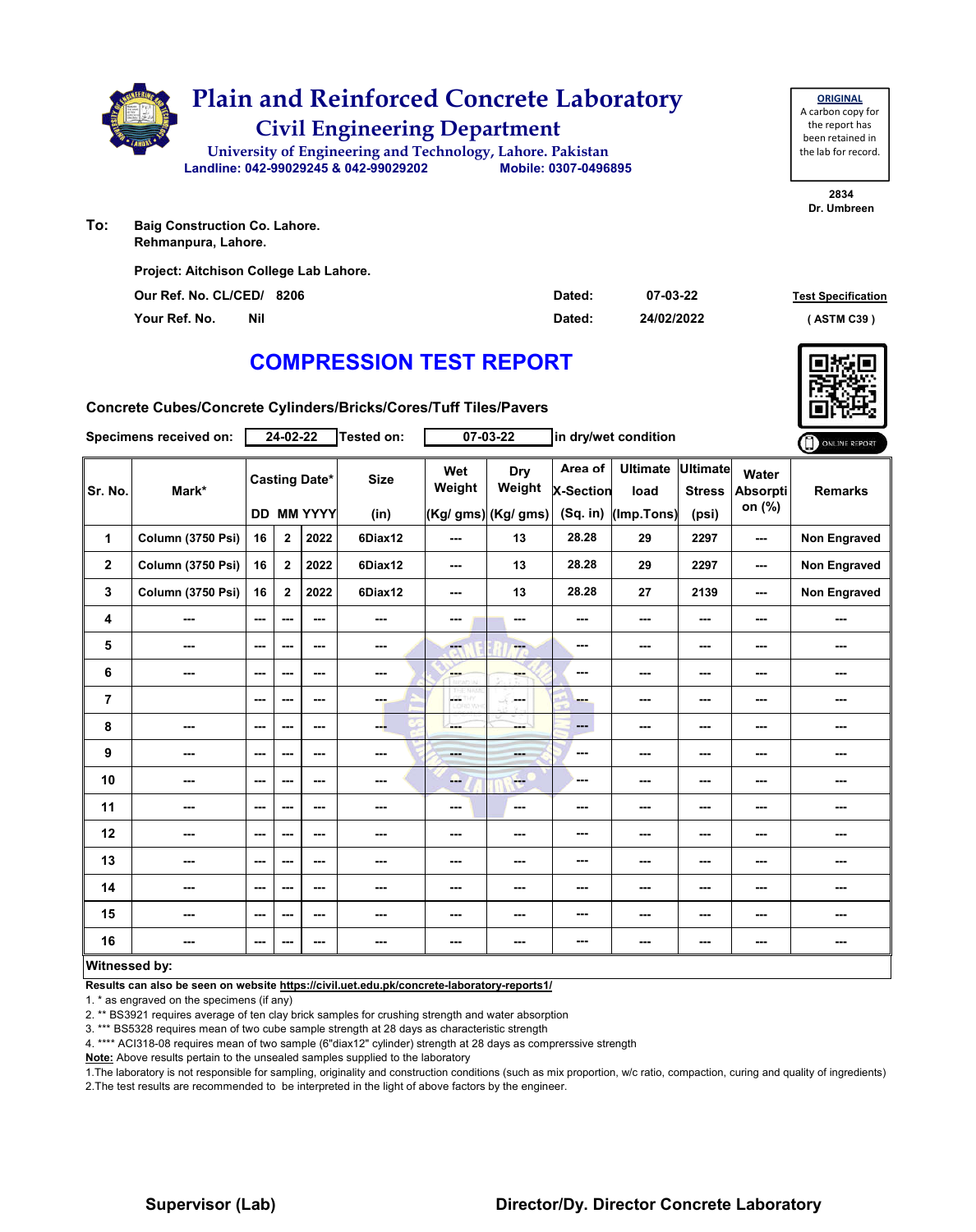

**Rehmanpura, Lahore.**

**Project: Aitchison College Lab, Lahore.**

**Our Ref. No. CL/CED/ Dated: Test Specification 8207 Your Ref. No. Nil Dated: ( ASTM C39 )**

# **COMPRESSION TEST REPORT**

**Concrete Cubes/Concrete Cylinders/Bricks/Cores/Tuff Tiles/Pavers**

|                | Specimens received on:    |     | 24/2/2022                |                                           | Tested on:          |                          | $07 - 03 - 22$                       |                                         | in dry/wet condition                  |                                           |                                    | ONLINE REPORT       |
|----------------|---------------------------|-----|--------------------------|-------------------------------------------|---------------------|--------------------------|--------------------------------------|-----------------------------------------|---------------------------------------|-------------------------------------------|------------------------------------|---------------------|
| Sr. No.        | Mark*                     |     |                          | <b>Casting Date*</b><br><b>DD MM YYYY</b> | <b>Size</b><br>(in) | Wet<br>Weight            | Dry<br>Weight<br>(Kg/ gms) (Kg/ gms) | Area of<br><b>X-Section</b><br>(Sq. in) | <b>Ultimate</b><br>load<br>(Imp.Tons) | <b>Ultimate</b><br><b>Stress</b><br>(psi) | Water<br><b>Absorpti</b><br>on (%) | <b>Remarks</b>      |
| 1              | Plinth Beam (3000<br>Psi) | 15  | $\overline{2}$           | 2022                                      | 6Diax12             | ---                      | 12.8                                 | 28.28                                   | 41                                    | 3248                                      | ---                                | Non Engraved        |
| $\mathbf{2}$   | Plinth Beam (3000<br>Psi) | 15  | $\overline{2}$           | 2022                                      | 6Diax12             | $\overline{\phantom{a}}$ | 12.2                                 | 28.28                                   | 39                                    | 3089                                      | $\sim$                             | Non Engraved        |
| 3              | Plinth Beam (3000<br>Psi) | 15  | $\overline{2}$           | 2022                                      | 6Diax12             | ---                      | 12.8                                 | 28.28                                   | 43                                    | 3406                                      | ---                                | <b>Non Engraved</b> |
| 4              | ---                       | --- | $- - -$                  | ---                                       | ---                 | ---                      | ---                                  | ---                                     | ---                                   | ---                                       | ---                                | ---                 |
| 5              | ---                       | --- | ---                      | $- - -$                                   | ---                 | <b>Head</b>              | ---                                  | ---                                     | ---                                   | ---                                       | ---                                | ---                 |
| 6              | ---                       | --- | ---                      | ---                                       | ---                 | <b>Bar</b>               | ---                                  | ---                                     | ---                                   | ---                                       | ---                                | ---                 |
| $\overline{7}$ |                           | --- | $\overline{\phantom{a}}$ | $--$                                      | ---                 | <b>LOETHY</b><br>LORD WH | ---                                  | ---                                     | ---                                   | ---                                       |                                    | ---                 |
| 8              | ---                       | --- | $\overline{\phantom{a}}$ | $--$                                      | ---                 |                          | ---                                  | $\qquad \qquad \cdots$                  | ---                                   | ---                                       | ---                                | ---                 |
| 9              | ---                       | --- | ---                      | $--$                                      | ---                 | <b>House</b>             | ---                                  | ---                                     | ---                                   | ---                                       |                                    | ---                 |
| 10             | ---                       | --- | ---                      | ---                                       |                     | --                       | ---                                  | ---                                     | ---                                   | ---                                       |                                    | ---                 |
| 11             | ---                       | --- | $\overline{\phantom{a}}$ | $--$                                      |                     | ---                      | ---                                  | ---                                     | ---                                   | ---                                       |                                    | ---                 |
| 12             | ---                       | --- | ---                      | $--$                                      | ---                 | ---                      | ---                                  | ---                                     | ---                                   | ---                                       | ---                                | ---                 |
| 13             | ---                       | --- | ---                      | ---                                       |                     | ---                      | ---                                  | ---                                     | ---                                   | ---                                       | ---                                | ---                 |
| 14             | ---                       | --- | ---                      | ---                                       | ---                 | ---                      | ---                                  | ---                                     | ---                                   | ---                                       | ---                                | ---                 |
| 15             | ---                       | --- | $\sim$ $\sim$            | $--$                                      | ---                 | ---                      | ---                                  | ---                                     | ---                                   | ---                                       | ---                                | ---                 |
| 16             | ---                       | --- | ---                      | ---                                       | ---                 | ---                      | ---                                  | ---                                     | ---                                   | ---                                       |                                    |                     |
| Witnessed hy   |                           |     |                          |                                           |                     |                          |                                      |                                         |                                       |                                           |                                    |                     |

### **Witnessed by:**

**Results can also be seen on website https://civil.uet.edu.pk/concrete-laboratory-reports1/**

1. \* as engraved on the specimens (if any)

2. \*\* BS3921 requires average of ten clay brick samples for crushing strength and water absorption

3. \*\*\* BS5328 requires mean of two cube sample strength at 28 days as characteristic strength

4. \*\*\*\* ACI318-08 requires mean of two sample (6"diax12" cylinder) strength at 28 days as comprerssive strength

**Note:** Above results pertain to the unsealed samples supplied to the laboratory

1.The laboratory is not responsible for sampling, originality and construction conditions (such as mix proportion, w/c ratio, compaction, curing and quality of ingredients) 2.The test results are recommended to be interpreted in the light of above factors by the engineer.

## **Supervisor (Lab) Director/Dy. Director Concrete Laboratory**

**07-03-22 24/02/2022**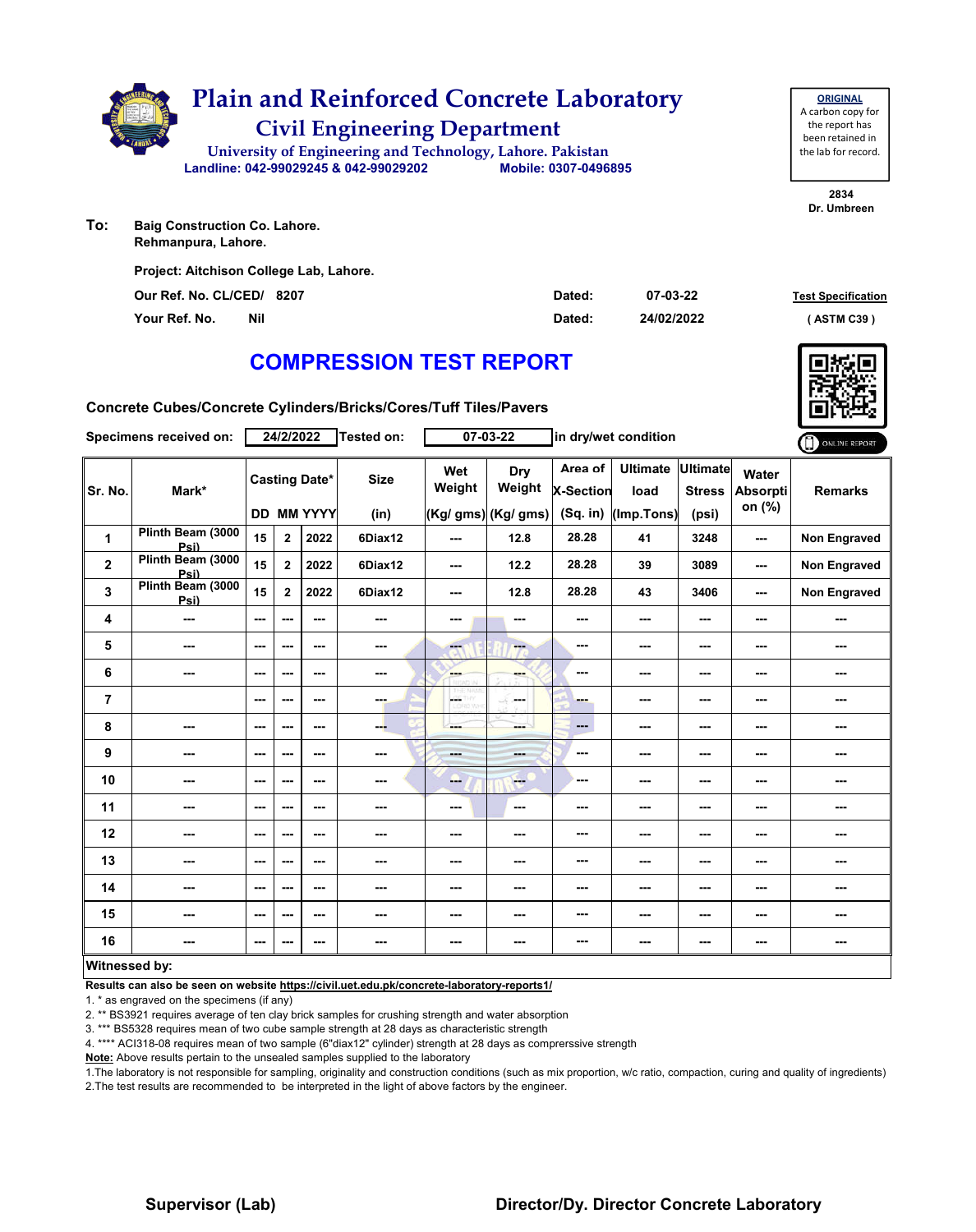

| <b>ORIGINAL</b>     |  |  |  |  |  |  |  |  |
|---------------------|--|--|--|--|--|--|--|--|
| A carbon copy for   |  |  |  |  |  |  |  |  |
| the report has      |  |  |  |  |  |  |  |  |
| been retained in    |  |  |  |  |  |  |  |  |
| the lab for record. |  |  |  |  |  |  |  |  |
|                     |  |  |  |  |  |  |  |  |

**2849 Dr. Umbreen**

**To: M. Saleem Construction Company. Haq Bahoo Manzil, Ist Floor, Sheikhupura.**

| <b>Project: Nil</b>       |            |        |            |                           |
|---------------------------|------------|--------|------------|---------------------------|
| Our Ref. No. CL/CED/ 8208 |            | Dated: | 07-03-22   | <b>Test Specification</b> |
| Your Ref. No.             | <b>Nil</b> | Dated: | 28/02/2022 | (ASTM C39)                |

# **COMPRESSION TEST REPORT**

**Concrete Cubes/Concrete Cylinders/Bricks/Cores/Tuff Tiles/Pavers**

| Specimens received on:  |                                     | 28/2/2022     |                |                                           | Tested on:               | in dry/wet condition<br>07-03-22 |                                      |                                           | ONLINE REPORT                         |                                           |                                    |                |
|-------------------------|-------------------------------------|---------------|----------------|-------------------------------------------|--------------------------|----------------------------------|--------------------------------------|-------------------------------------------|---------------------------------------|-------------------------------------------|------------------------------------|----------------|
| Sr. No.                 | Mark*                               |               |                | <b>Casting Date*</b><br><b>DD MM YYYY</b> | <b>Size</b><br>(in)      | Wet<br>Weight                    | Dry<br>Weight<br>(Kg/ gms) (Kg/ gms) | Area of<br><b>X-Section</b><br>$(Sq.$ in) | <b>Ultimate</b><br>load<br>(Imp.Tons) | <b>Ultimate</b><br><b>Stress</b><br>(psi) | Water<br><b>Absorpti</b><br>on (%) | <b>Remarks</b> |
| $\mathbf{1}$            | F.F Roof Grid 3 to 4<br>Line B to F | 22            | $\mathbf{2}$   | 2022                                      | 6Diax12                  | ---                              | 13.4                                 | 28.28                                     | 73                                    | 5782                                      | ---                                | Engraved       |
| $\mathbf{2}$            | F.F Roof Grid 3 to 4<br>Line B to F | 22            | $\overline{2}$ | 2022                                      | 6Diax12                  | ---                              | 13.4                                 | 28.28                                     | 49                                    | 3881                                      | $\sim$ $\sim$                      | Engraved       |
| 3                       | ---                                 | ---           | ---            | $--$                                      | $\cdots$                 | ---                              | ---                                  | ---                                       | ---                                   | $--$                                      | ---                                | ---            |
| 4                       | ---                                 | $--$          | ---            | ---                                       | ---                      | ---                              | ---                                  | ---                                       | ---                                   | ---                                       | ---                                | ---            |
| 5                       | ---                                 | ---           | ---            | ---                                       | ---                      | ---                              | ---                                  | ---                                       | ---                                   | ---                                       | ---                                | ---            |
| 6                       | ---                                 | ---           | ---            | $- - -$                                   | $\cdots$                 | <b>SHOP</b><br><b>READ</b>       | ---                                  | ---                                       | ---                                   | $--$                                      | ---                                | ---            |
| $\overline{\mathbf{r}}$ |                                     | $\sim$ $\sim$ | ---            | ---                                       | ---                      | L.<br>88                         | <b>Service</b>                       | ---                                       | ---                                   | ---                                       | ---                                | ---            |
| 8                       | ---                                 | $\sim$ $\sim$ | ---            | ---                                       | ---                      | ---                              | ---                                  | ---                                       | ---                                   | ---                                       | ---                                | ---            |
| 9                       | ---                                 | $--$          | ---            | $--$                                      | ---                      | <b>Basic</b>                     | ---                                  | ---                                       | ---                                   | ---                                       | ---                                | ---            |
| 10                      | $\overline{\phantom{a}}$            | $\sim$ $\sim$ | ---            | $--$                                      | ---                      | ---                              | $-1$                                 | ---                                       | ---                                   | ---                                       | ---                                | ---            |
| 11                      | ---                                 | ---           | ---            | ---                                       | ---                      | ---                              | $\sim$                               | ---                                       | ---                                   | ---                                       | ---                                | ---            |
| 12                      | ---                                 | $\sim$ $\sim$ | ---            | $- - -$                                   | ---                      | ---                              | ---                                  | ---                                       | ---                                   | ---                                       | ---                                | ---            |
| 13                      | ---                                 | $\sim$ $\sim$ | ---            | ---                                       | ---                      | ---                              | ---                                  | ---                                       | ---                                   | ---                                       | ---                                | ---            |
| 14                      | ---                                 | $--$          | ---            | ---                                       | $\overline{\phantom{a}}$ | ---                              | ---                                  | ---                                       | ---                                   | ---                                       | ---                                | ---            |
| 15                      | ---                                 | ---           | ---            | ---                                       | ---                      | ---                              |                                      | ---                                       | ---                                   | ---                                       | ---                                | ---            |
| 16                      | $\sim$ $\sim$                       | ---           | ---            | ---                                       | $\sim$                   | ---                              | ---                                  | ---                                       | ---                                   | ---                                       | ---                                | ---            |
| Witnessed by:           |                                     |               |                |                                           |                          |                                  |                                      |                                           |                                       |                                           |                                    |                |

**Results can also be seen on website https://civil.uet.edu.pk/concrete-laboratory-reports1/**

1. \* as engraved on the specimens (if any)

2. \*\* BS3921 requires average of ten clay brick samples for crushing strength and water absorption

3. \*\*\* BS5328 requires mean of two cube sample strength at 28 days as characteristic strength

4. \*\*\*\* ACI318-08 requires mean of two sample (6"diax12" cylinder) strength at 28 days as comprerssive strength

**Note:** Above results pertain to the unsealed samples supplied to the laboratory

1.The laboratory is not responsible for sampling, originality and construction conditions (such as mix proportion, w/c ratio, compaction, curing and quality of ingredients) 2.The test results are recommended to be interpreted in the light of above factors by the engineer.